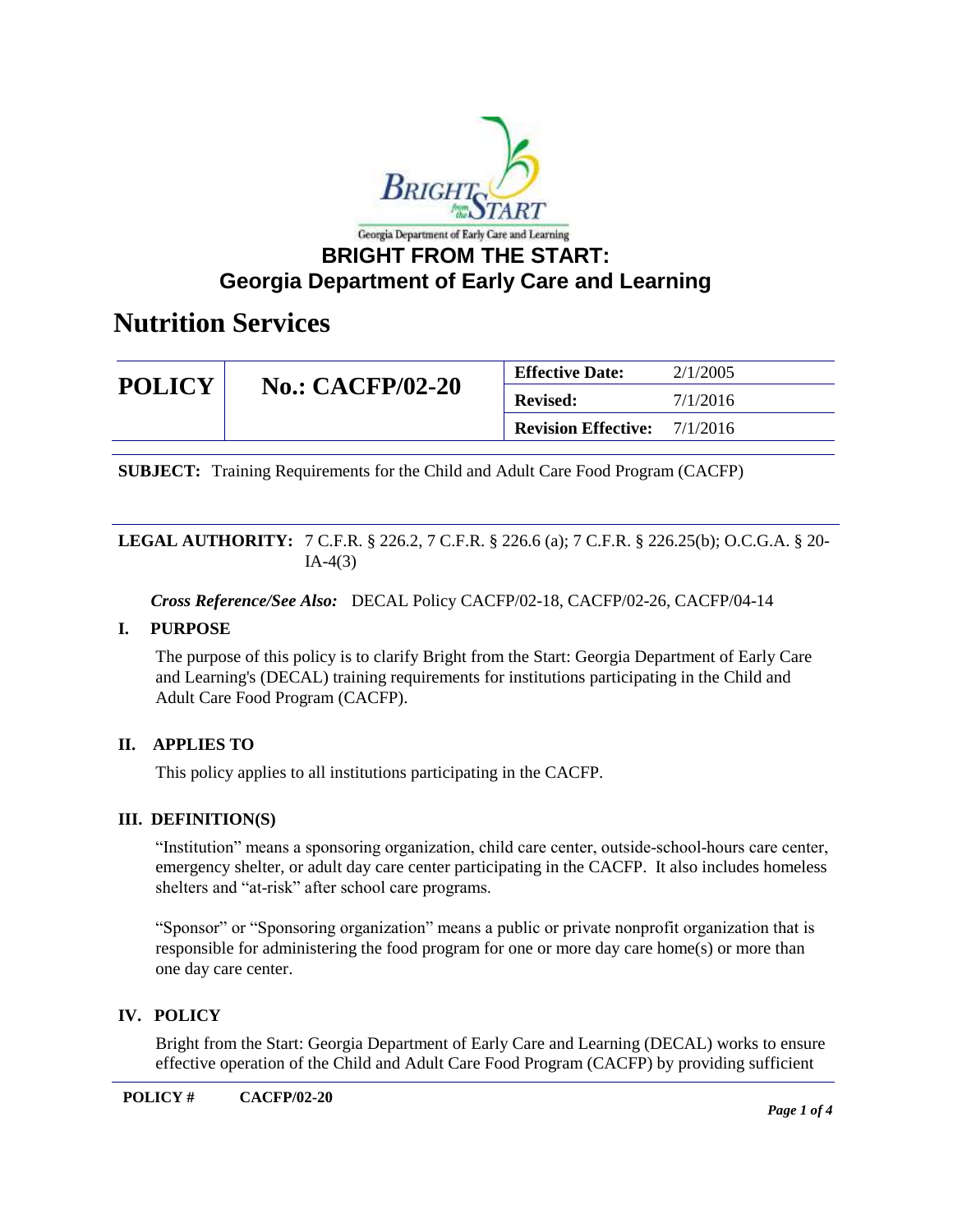## **Nutrition Services**

| <b>POLICY</b> | <b>No.: CACFP/02-20</b> | <b>Effective Date:</b>              | 2/1/2005 |
|---------------|-------------------------|-------------------------------------|----------|
|               |                         | <b>Revised:</b>                     | 7/1/2016 |
|               |                         | <b>Revision Effective:</b> 7/1/2016 |          |

training and technical assistance to institutions participating in the Program. DECAL requires new CACFP applicants to attend the CACFP Orientation and Program Training prior to participating in the Program. New applicants who attend training receive pertinent Program information which includes an overview of Program operations, CACFP Federal regulations, DECAL policy, accessing the web-based system GA ATLAS (see Policy CACFP/02-14-Use of and Access to the GA ATLAS Web-based System) and the CACFP application process. Institutions currently participating in the CACFP are required to attend an online Annual CACFP Renewal Training, in addition to a host of other annual requirements.

DECAL also provides a variety of supplemental training to ensure the Program is properly administered. Upon DECAL's discretion, attendance for these supplemental training session(s) may be mandatory or optional. Institutions who fail to attend any training required by DECAL, including annual renewal, may jeopardize their CACFP participation by being declared seriously deficient and/or be denied application approval for the upcoming Program year.

In accordance with Policy CACFP/02-26, institutions currently participating in the CACFP must always have a delegated Principal/Program Contact, the individual(s) who is responsible for operating the CACFP within their organization and who is trained and knowledgeable of Program regulations and DECAL policies. DECAL requires the delegated Principal/Program Contact to attend all mandatory CACFP training sessions (Note: DECAL allows the attendance of other staff within the institution at any DECAL mandatory or optional training sessions where space is available).

The delegated Principal/Program Contact is also responsible for training all staff within the institution that have CACFP duties and responsibilities. The delegated Principal/Program Contact must train any administrative or operating staff with Program responsibilities to the extent that ensures the staff can successfully complete their assigned Program duties and responsibilities. Failure of the delegated Principal/Program Contact to train other staff responsible for CACFP responsibilities will result in the institution being declared seriously deficient.

Change in Ownership and/or Changes in delegated Principal/Program Contact

When an institution experiences a change in ownership, the new owner must ensure the delegated Principal/Program Contact has attended Program training in order for the institution to be eligible to participate in the Program. If there is a new delegated Principal/Program Contact, the owner is responsible for notifying DECAL within 30 days of the change, as well was ensuring the new delegated Principal/Program Contact has registered and attended CACFP Orientation and Program Training no later than 90 days from the date of notifying DECAL. The delegated Principal/Program Contact that attends CACFP Orientation and Program Training on behalf of an institution must be a legal employee of the organization.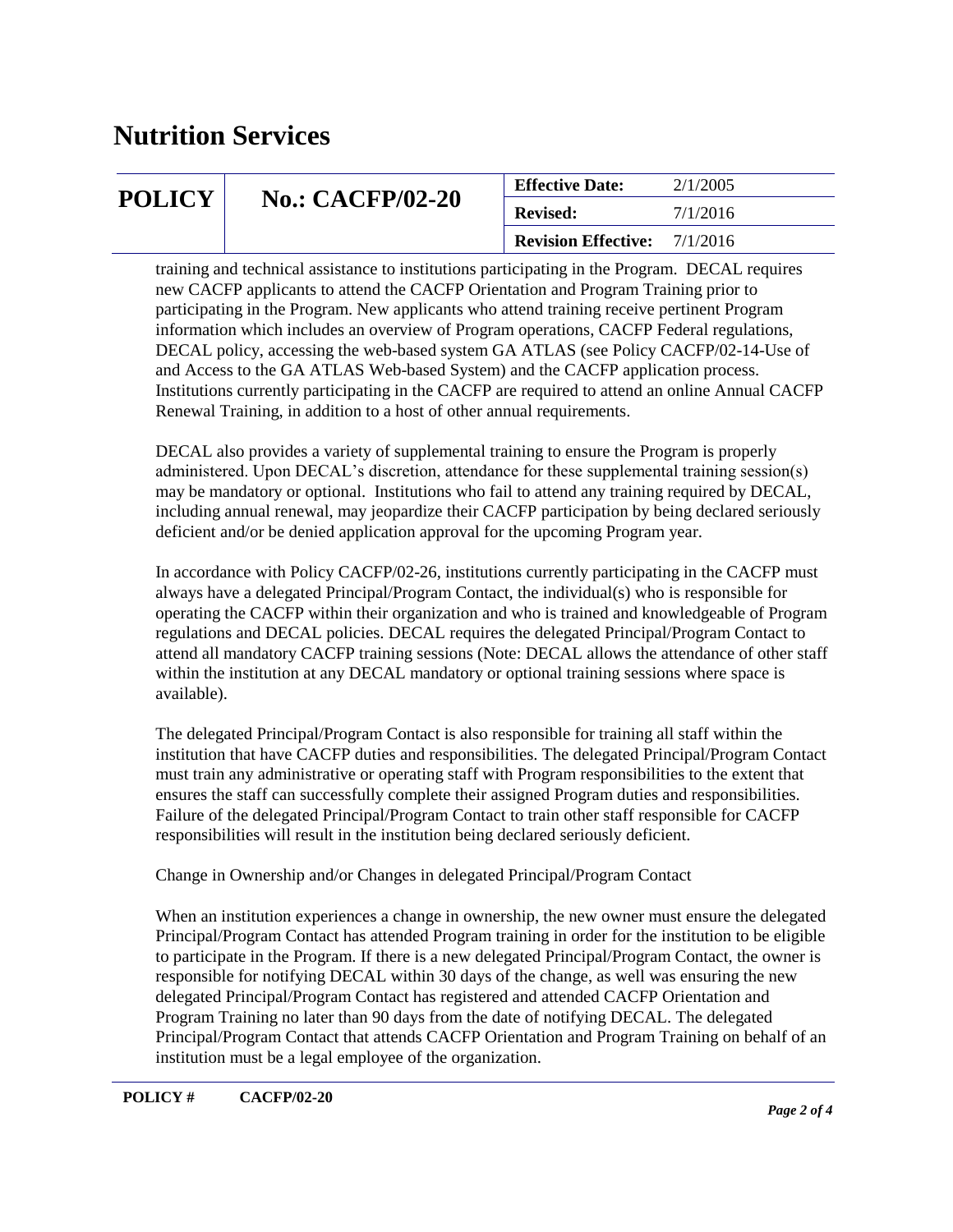## **Nutrition Services**

| <b>POLICY</b> | <b>No.: CACFP/02-20</b> | <b>Effective Date:</b>     | 2/1/2005 |
|---------------|-------------------------|----------------------------|----------|
|               |                         | <b>Revised:</b>            | 7/1/2016 |
|               |                         | <b>Revision Effective:</b> | 7/1/2016 |

Sponsoring Organization's Training of Key Staff of Sponsored Facilities

Federal regulations require sponsoring organizations to provide training to "key staff" for all new sponsored facilities on Program duties and responsibilities prior to the beginning of Program operations. "Key staff" is defined as all facility employee(s) who are responsible for the overall management and administration of the CACFP for a sponsored facility. This would include employees responsible for completing daily paperwork, recordkeeping, monitoring, and application and/or claim submission. Sponsoring organizations are also required, at a minimum, to provide annual training to "key staff" within their sponsored facilities. At a minimum, training must include instruction, appropriate to the level of staff experience and duties, on the Program's meal patterns, meal counts, claims submission and review procedures, recordkeeping requirements, and the reimbursement system. The sponsor must also maintain records of the trainings conducted and offered to its facilities, including, the training location, topics presented (its subject matter), the date(s) of training, and the name(s) of all attendees with verification of their attendance (i.e. sign-in-sheet).

Attendance for "key staff" training sessions is mandatory. DECAL training cannot be used and/or substituted to meet this requirement. The "key staff" within each facility are responsible for providing training to other facility staff that have responsibilities related to the CACFP such as taking point of service meal counts, menu planning, and preparing meals. Failure of a sponsoring organization to provide this mandatory training to its "key staff" and to ensure the staff of its newly sponsored facilities are properly trained, will result in the sponsoring organization being declared seriously deficient. Additionally, failure of "key staff' to attend mandatory training must result in the sponsored facility being declared seriously deficient.

#### **V. PROCEDURE(S)**

Institutions must ensure the organization and its current staff, including the delegated Principal/Program Contact, are adequately trained in CACFP operations, regulations, policies and procedures as required. If the delegated Principal/Program Contact changes, the institution must ensure the new delegated Principal/Program Contact attends CACFP Orientation and Training within 90-days of notifying DECAL of the change. DECAL will notify each institution of mandatory and optional training opportunities.

Institutions must register online for trainings offered by DECAL and maintain adequate records of training received/attended.

Sponsoring organizations, must also ensure their "key staff" have been trained as required. "Key staff" within each facility are responsible for providing training to its facility staff that bare